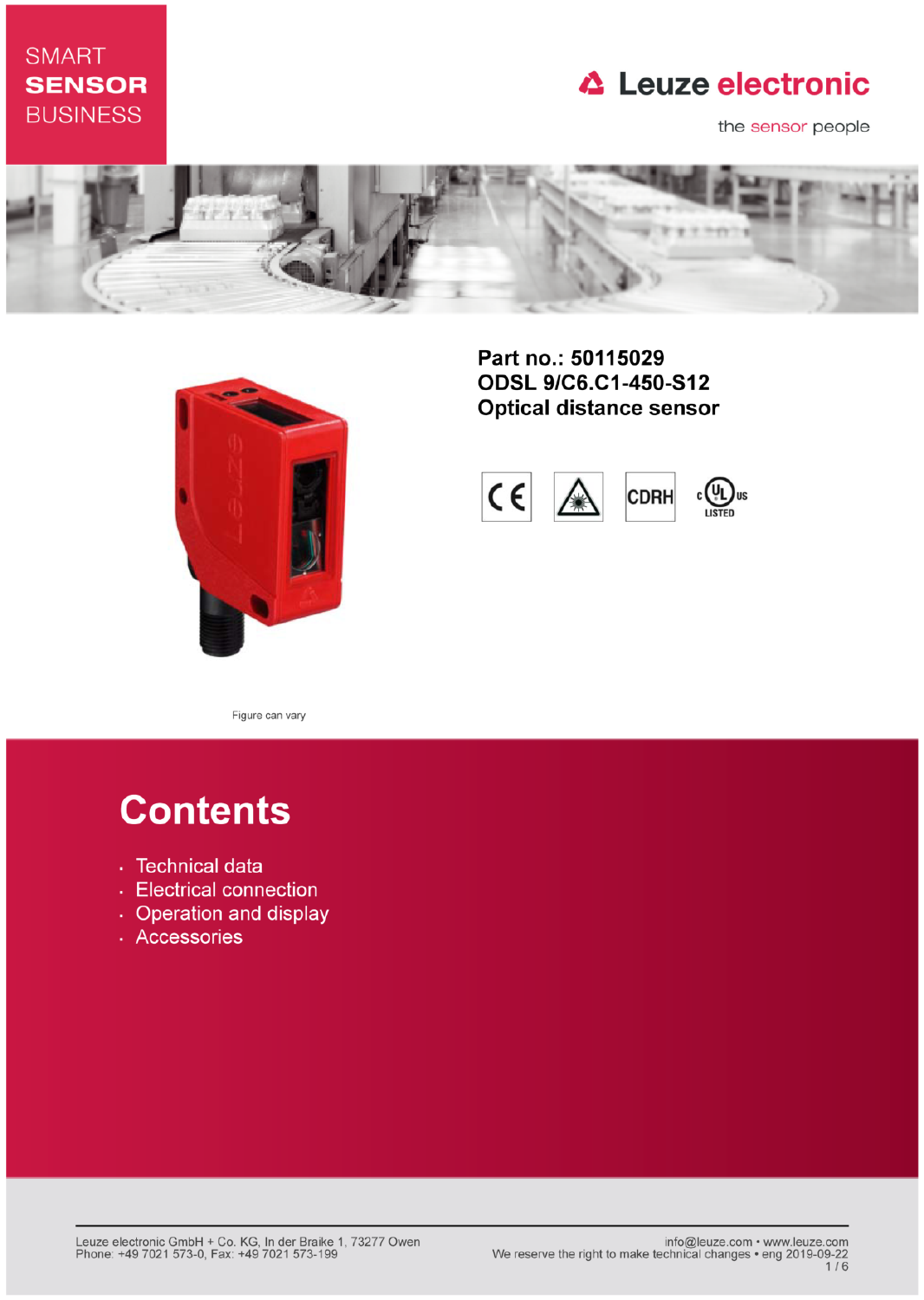## Part no.: 50115029 – ODSL 9/C6.C1-450-S12 – Optical distance sensor

#### **Technical data**

| <b>Basic data</b>                      |                                                                                                                                |  |
|----------------------------------------|--------------------------------------------------------------------------------------------------------------------------------|--|
| Series                                 | 9                                                                                                                              |  |
| Type of scanning system                | Against object                                                                                                                 |  |
| Order guide                            | Attention! Article in the discontinuation phase. If spare parts are re-<br>quired, please note the necessary connection cable. |  |
|                                        |                                                                                                                                |  |
| <b>Characteristic parameters</b>       |                                                                                                                                |  |
| <b>MTTF</b>                            | 53 years                                                                                                                       |  |
|                                        |                                                                                                                                |  |
| <b>Optical data</b>                    |                                                                                                                                |  |
| Beam profile                           | Divergent                                                                                                                      |  |
| Light source                           | Laser, Red                                                                                                                     |  |
| Laser light wavelength                 | 655 nm                                                                                                                         |  |
| Laser class                            | 1, IEC/EN 60825-1:2007                                                                                                         |  |
| Transmitted-signal shape               | Pulsed                                                                                                                         |  |
| Light spot size [at sensor distance]   | 1 mm $[]$                                                                                                                      |  |
| Type of light spot geometry            | Round                                                                                                                          |  |
|                                        |                                                                                                                                |  |
| <b>Measurement data</b>                |                                                                                                                                |  |
| Measurement range                      | 50  450 mm                                                                                                                     |  |
| Resolution                             | $0.1$ mm                                                                                                                       |  |
| Accuracy                               | 1%                                                                                                                             |  |
| Reference value, accuracy              | Measurement distance                                                                                                           |  |
| Repeatability                          | 0.5%                                                                                                                           |  |
| Reference value repeatability          | Measurement distance                                                                                                           |  |
| Measurement time                       | 4 ms                                                                                                                           |  |
| Temperature drift, relative            | 0.02 %/K                                                                                                                       |  |
| Referencing                            | No                                                                                                                             |  |
| Black/white behavior                   | 0.5%                                                                                                                           |  |
| Standard measurement object            | 50 x 50 mm <sup>2</sup>                                                                                                        |  |
| Optical distance measurement principle | Triangulation                                                                                                                  |  |
|                                        |                                                                                                                                |  |
| <b>Electrical data</b>                 |                                                                                                                                |  |
| Protective circuit                     | Polarity reversal protection<br>Short circuit protected<br>Transient protection                                                |  |
| <b>Performance data</b>                |                                                                                                                                |  |
| Supply voltage U <sub>B</sub>          | 18  30 V , DC                                                                                                                  |  |
| Residual ripple                        | 0  15 %, From U <sub>B</sub>                                                                                                   |  |
| Open-circuit current                   | 0180mA                                                                                                                         |  |
| <b>Inputs</b>                          |                                                                                                                                |  |
| Number of digital switching inputs     | 1 Piece(s)                                                                                                                     |  |
| <b>Switching inputs</b>                |                                                                                                                                |  |
| Voltage type                           | DC                                                                                                                             |  |
| <b>Digital switching input 1</b>       |                                                                                                                                |  |
| Assignment                             | Connection 1, conductor 2                                                                                                      |  |
| Function                               | Programmable                                                                                                                   |  |
|                                        |                                                                                                                                |  |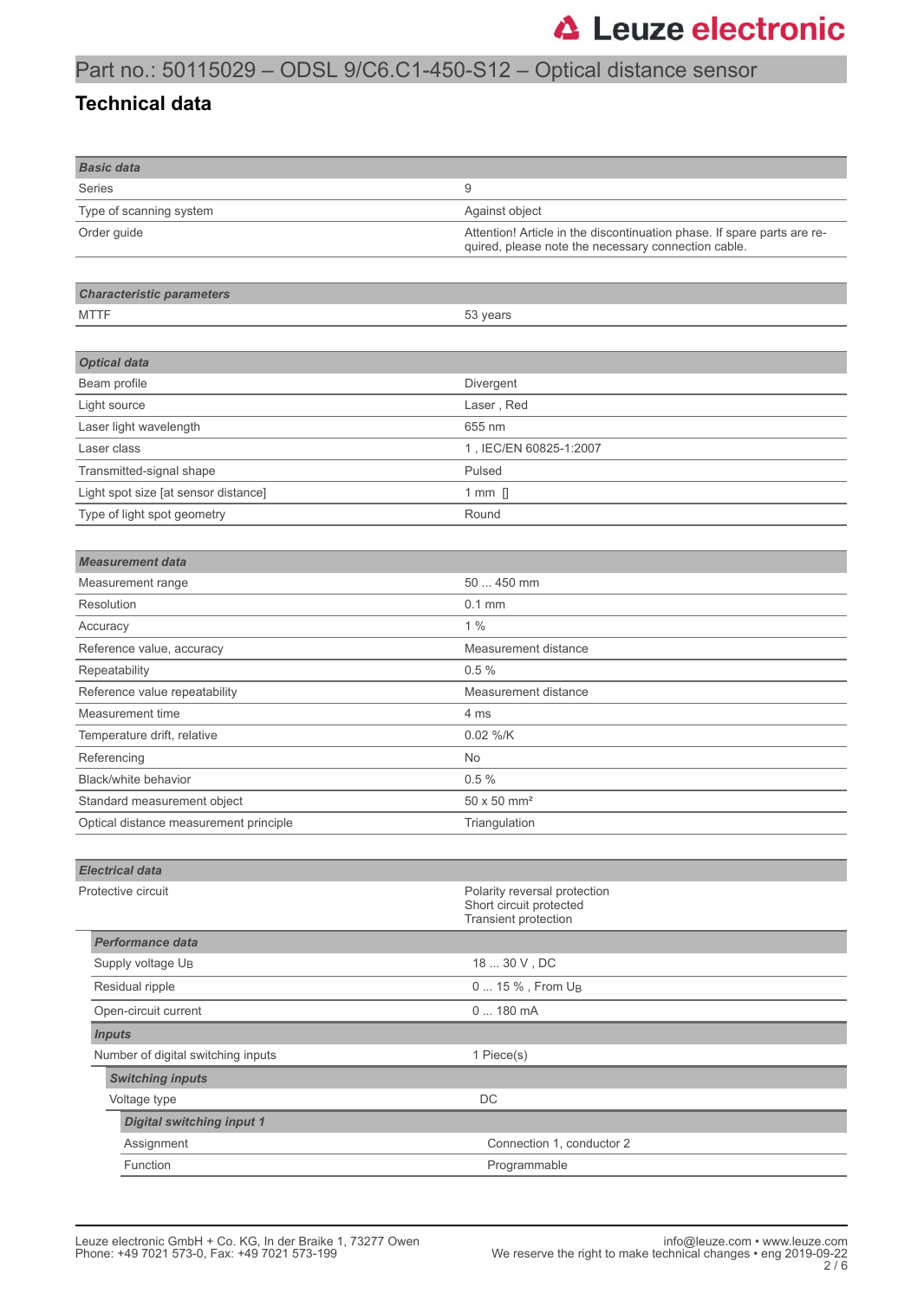## **△ Leuze electronic**

## Part no.: 50115029 – ODSL 9/C6.C1-450-S12 – Optical distance sensor

| <b>Outputs</b>                      |                                                     |  |
|-------------------------------------|-----------------------------------------------------|--|
| Number of analog outputs            | 1 Piece(s)                                          |  |
| Number of digital switching outputs | 1 Piece(s)                                          |  |
| <b>Analog outputs</b>               |                                                     |  |
| <b>Analog output 1</b>              |                                                     |  |
| Type                                | Current                                             |  |
| Connection 1, pin 5<br>Assignment   |                                                     |  |
| <b>Switching outputs</b>            |                                                     |  |
| Voltage type                        | DC                                                  |  |
| Switching voltage                   | High: $\geq$ (U <sub>B</sub> -2V)                   |  |
| <b>Switching output 1</b>           |                                                     |  |
| Assignment                          | Connection 1, pin 4                                 |  |
| Switching element                   | Transistor, Push-pull                               |  |
| Switching principle                 | Light switching (PNP)/dark switching (NPN)          |  |
|                                     |                                                     |  |
| <b>Timing</b>                       |                                                     |  |
| Readiness delay                     | 300 ms                                              |  |
|                                     |                                                     |  |
| <b>Connection</b>                   |                                                     |  |
| Number of connections               | 1 Piece(s)                                          |  |
| <b>Connection 1</b>                 |                                                     |  |
| Type of connection                  | Connector, Turning, 90°                             |  |
| Function                            | Signal IN                                           |  |
|                                     | Signal OUT<br>Voltage supply                        |  |
| Thread size                         | M12                                                 |  |
| Type                                | Male                                                |  |
| Material<br>Plastic                 |                                                     |  |
| No. of pins                         | 5-pin                                               |  |
| Encoding                            | A-coded                                             |  |
|                                     |                                                     |  |
| <b>Mechanical data</b>              |                                                     |  |
| Design                              | Cubic                                               |  |
| Dimension ( $W \times H \times L$ ) | 21 mm x 50 mm x 50 mm                               |  |
| Housing material                    | Plastic, PC                                         |  |
| Lens cover material                 | Glass                                               |  |
| Net weight                          | 50 g                                                |  |
| Housing color                       | Red                                                 |  |
| Type of fastening                   | Through-hole mounting                               |  |
|                                     | Via optional mounting device                        |  |
|                                     |                                                     |  |
| <b>Operation and display</b>        |                                                     |  |
| Type of display                     | LC Display<br>LED                                   |  |
| Number of LEDs                      | 2 Piece(s)                                          |  |
| Type of configuration               | Software                                            |  |
| Operational controls                | Control buttons<br><b>LC Display</b><br>PC software |  |
|                                     |                                                     |  |

#### *Environmental data*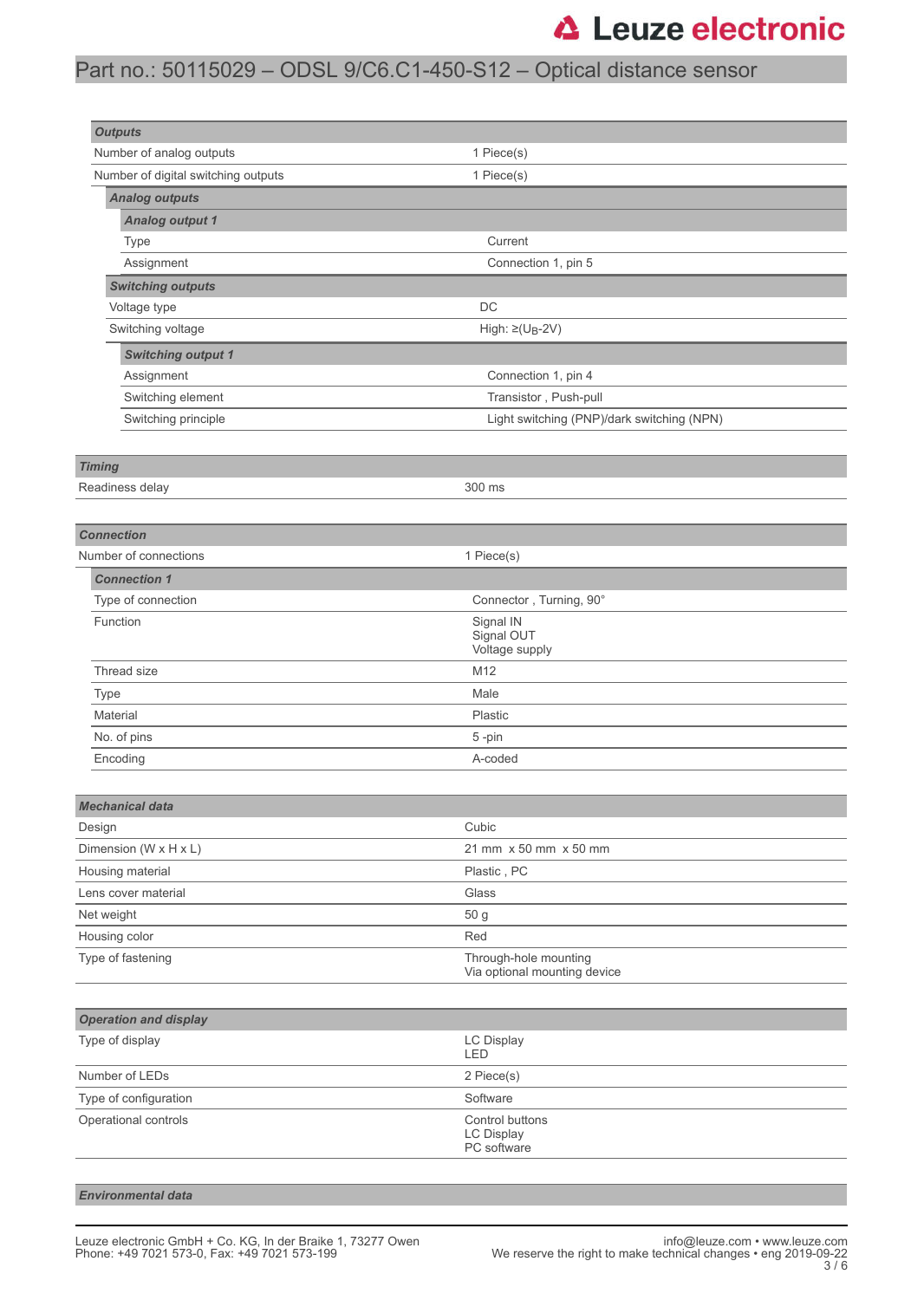## **△ Leuze electronic**

### Part no.: 50115029 – ODSL 9/C6.C1-450-S12 – Optical distance sensor

| Ambient temperature, operation | $-20$ 50 °C   |  |  |
|--------------------------------|---------------|--|--|
| Ambient temperature, storage   | $-3070 °C$    |  |  |
|                                |               |  |  |
| <b>Certifications</b>          |               |  |  |
| Degree of protection           | IP 67         |  |  |
| Protection class               | Ш             |  |  |
| Certifications                 | c UL US       |  |  |
| Standards applied              | IEC 60947-5-2 |  |  |
|                                |               |  |  |
| <b>Classification</b>          |               |  |  |
| Customs tariff number          | 90318020      |  |  |
| eCl@ss 8.0                     | 27270801      |  |  |
| eCl@ss 9.0                     | 27270801      |  |  |
| <b>ETIM 5.0</b>                | EC001825      |  |  |
| ETIM 6.0                       | EC001825      |  |  |

#### **Electrical connection**

| <b>Connection 1</b> |                                           |  |
|---------------------|-------------------------------------------|--|
| Type of connection  | Connector                                 |  |
| Function            | Signal IN<br>Signal OUT<br>Voltage supply |  |
| Thread size         | M12                                       |  |
| Type                | Male                                      |  |
| Material            | Plastic                                   |  |
| No. of pins         | $5$ -pin                                  |  |
| Encoding            | A-coded                                   |  |

| Pin            | Pin assignment   |
|----------------|------------------|
|                | V+               |
| $\overline{2}$ | IN <sub>1</sub>  |
| 3              | <b>GND</b>       |
| 4              | OUT <sub>1</sub> |
| 5              | OUT mA           |

### **Operation and display**

#### LEDs

| LED            | <b>Display</b>           | <b>Meaning</b>                     |  |
|----------------|--------------------------|------------------------------------|--|
|                | Green, continuous light  | Operational readiness              |  |
|                | Green, flashing          | Fault                              |  |
|                | Off                      | No supply voltage                  |  |
| $\overline{2}$ | Yellow, continuous light | Object in the measurement range    |  |
|                | Off                      | No object in the measurement range |  |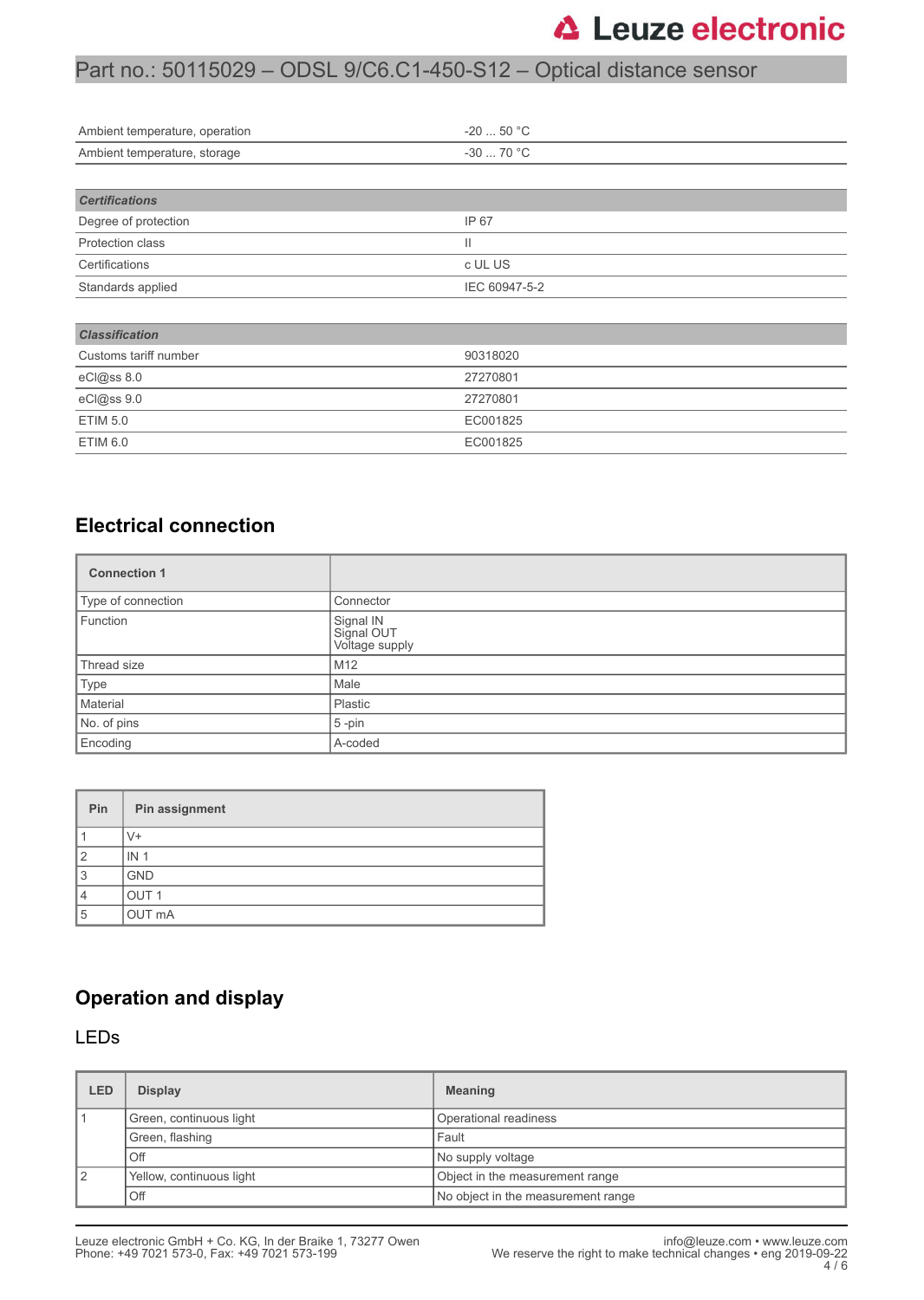### Part no.: 50115029 – ODSL 9/C6.C1-450-S12 – Optical distance sensor

#### **Accessories**

Connection technology - Connection cables

|       | Part no. | <b>Designation</b>                            | <b>Article</b>           | <b>Description</b>                                                                                                                                                                                                                                         |
|-------|----------|-----------------------------------------------|--------------------------|------------------------------------------------------------------------------------------------------------------------------------------------------------------------------------------------------------------------------------------------------------|
| W     | 50132077 | KD U-M12-5A-<br>$V1 - 020$                    | Connection cable         | Connection 1: Connector, M12, Axial, Female, A-coded, 5-pin<br>Connection 2: Open end<br>Shielded: No<br>Cable length: 2,000 mm<br>Sheathing material: PVC                                                                                                 |
| W     | 50132079 | KD U-M12-5A-<br>$V1 - 050$                    | Connection cable         | Connection 1: Connector, M12, Axial, Female, A-coded, 5-pin<br>Connection 2: Open end<br>Shielded: No<br>Cable length: 5,000 mm<br>Sheathing material: PVC                                                                                                 |
| \\ll/ | 50133842 | KD U-M12-5W-<br>$V1 - 020$                    | Connection cable         | Connection 1: Connector, M12, Angled, Female, A-coded, 5-pin<br>Connection 2: Open end<br>Shielded: No<br>Cable length: 2,000 mm<br>Sheathing material: PVC                                                                                                |
| WW    | 50133802 | KD U-M12-5W-<br>$V1 - 050$                    | Connection cable         | Connection 1: Connector, M12, Angled, Female, A-coded, 5-pin<br>Connection 2: Open end<br>Shielded: No<br>Cable length: 5,000 mm<br>Sheathing material: PVC                                                                                                |
|       | 50140174 | <b>KDS U-M12-5A-</b><br>M12-5A-<br>P1-003-25X | Interconnection<br>cable | Connection 1: Connector, M12, Axial, Female, A-coded, 5-pin<br>Connection 2: Connector, M12, Axial, Male, A-coded, 5-pin<br>Shielded: No<br>Cable, crossed: Connection 1, pin 2 <-> connection 2, pin 5<br>Cable length: 300 mm<br>Sheathing material: PUR |

## Mounting technology - Mounting brackets

| Part no. | <b>Designation</b> | <b>Article</b>  | <b>Description</b>                                                                                                                                                                       |
|----------|--------------------|-----------------|------------------------------------------------------------------------------------------------------------------------------------------------------------------------------------------|
| 50036195 | I BT 8             | Mounting device | Design of mounting device: Angle, L-shape<br>Fastening, at system: Through-hole mounting<br>Mounting bracket, at device: Screw type<br>Type of mounting device: Rigid<br>Material: Metal |

## Mounting technology - Rod mounts

| Part no. | <b>Designation</b> | <b>Article</b>  | <b>Description</b>                                                                                                                                                                                                                                                                                                                   |
|----------|--------------------|-----------------|--------------------------------------------------------------------------------------------------------------------------------------------------------------------------------------------------------------------------------------------------------------------------------------------------------------------------------------|
| 50117252 | BTU 300M-D12       | Mounting system | Contains: 2x M4 x 25 screw, 2x M4 x 20 screw, 4x position<br>washers<br>Design of mounting device: Mounting system<br>Fastening, at system: For 12 mm rod, Sheet-metal mounting<br>Mounting bracket, at device: Screw type, Suited for M4 screws<br>Type of mounting device: Clampable, Adjustable, Turning, 360°<br>Material: Metal |